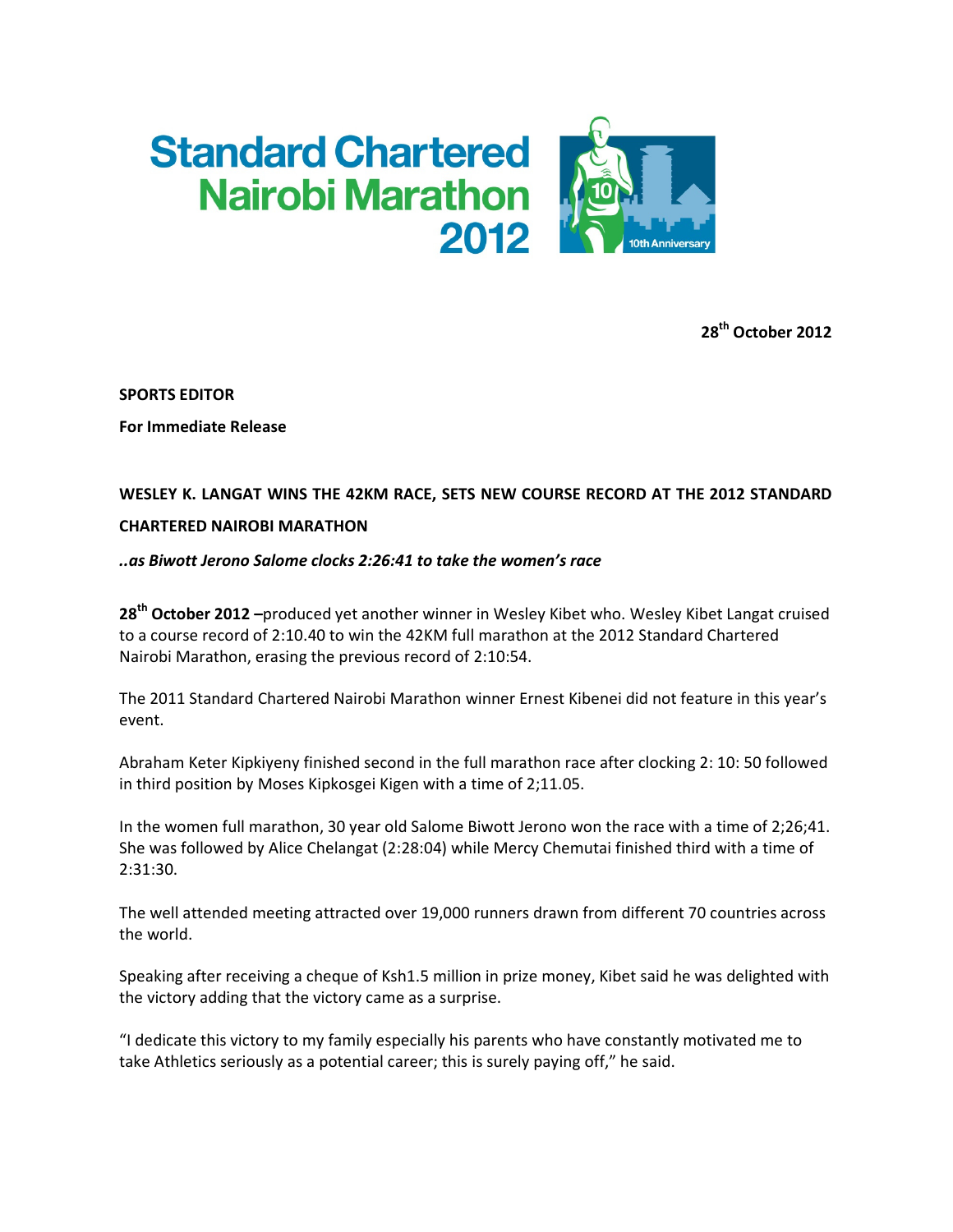He vowed to defend next year's marathon adding that if all goes well, he will aim at breaking the new course record.

On her part, Salome said she was happy and proud to win the women's race.

"I'll defend my title next year and I'm also planning to participate in next year's Dubai race," she said.

The results for the top 10 winners of the 42km full marathon in both the men and women's categories are as follows:

| 42.195 Km MEN Nairobi Marathon results |          |                             |           |                       |  |  |
|----------------------------------------|----------|-----------------------------|-----------|-----------------------|--|--|
| <b>Position</b>                        | Race No. | <b>Name</b>                 | Race Time | <b>Prize</b><br>money |  |  |
| 1                                      | 606      | Wesley Kibet Langat         | 2:10:40   | 1,500,000             |  |  |
| 2                                      | 654      | Keter Kipkiyeny Abraham     | 2:10:50   | 650,000               |  |  |
| 3                                      | 723      | Kipkosgei Kigen Moses       | 2:11:05   | 350,000               |  |  |
| 4                                      | 578      | Kurgat Kimeli Ronald        | 2:11:08   | 150,000               |  |  |
| 5                                      | 588      | Biwott Joseph.              | 2:11:14   | 100,000               |  |  |
| 6                                      | 663      | Barno Kiprop Elisha         | 2:11:19   | 50,000                |  |  |
| 7                                      | 730      | Mayio Kipkurui Duncan       | 2:11:47   | 40,000                |  |  |
| 8                                      | 577      | Lokochol Erot Jackson       | 2:11:53   | 30,000                |  |  |
| 9                                      | 111      | Kiprotich Kipchirchir Felex | 2:12:203  | 20,000                |  |  |
| 10                                     | 109      | <b>Tarus Henry</b>          | 2:13:17   | 10,000                |  |  |
| <b>Total prize money</b>               |          |                             |           | 5,800,000             |  |  |

| 42.195 Km WOMEN Marathon Results |         |                           |                 |                    |  |  |  |
|----------------------------------|---------|---------------------------|-----------------|--------------------|--|--|--|
|                                  |         |                           |                 |                    |  |  |  |
| <b>Position</b>                  | Race No | <b>Name</b>               | <b>RaceTime</b> | <b>Prize money</b> |  |  |  |
| 1                                | 1195    | Biwott Jerono Salome      | 2:26:41         | 1,500,000          |  |  |  |
| $\overline{2}$                   | 1092    | <b>Chelangat Alice</b>    | 2:28:04         | 650,000            |  |  |  |
| 3                                | 1191    | Mercy Chemutai            | 2:31:30         | 350,000            |  |  |  |
| 4                                | 1005    | Kitonga Wayua Grace       | 2.34.31         | 150,000            |  |  |  |
| 5                                | 1192    | Komen Carolyne            | 2.35.51         | 100,000            |  |  |  |
| 6                                | 1041    | Kigen Jepchirchir Joan    | 2.35.54         | 50,000             |  |  |  |
| 7                                | 1189    | Jepchumba Salome          | 2.36.57         | 40,000             |  |  |  |
| 8                                | 1147    | Nyakeriga Muthoni Susan   | 2.38.30         | 30,000             |  |  |  |
| 9                                | 1198    | Chebichii Chumba Eunice   | 2.38.58         | 20,000             |  |  |  |
| 10                               | 1104    | Nyangeri Kemunto Jackline | 2.39.34         | 10,000             |  |  |  |
| <b>Total prize</b>               |         |                           |                 | 5,800,000          |  |  |  |
| pool                             |         |                           |                 |                    |  |  |  |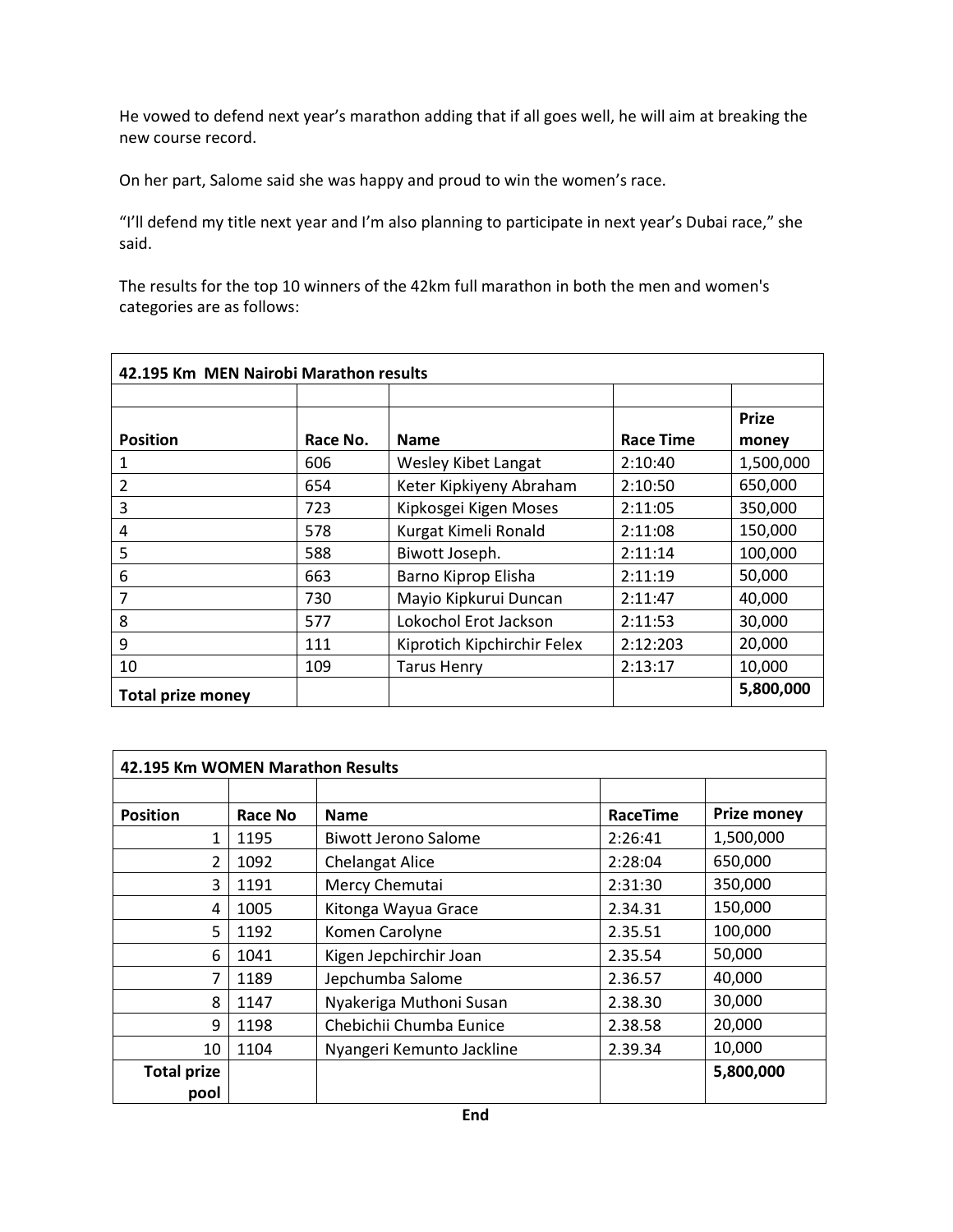#### ABOUT THE STANDARD CHARTERED NAIROBI MARATHON

The Standard Chartered Nairobi Marathon was first held in 2003 and the inaugural race had 6,000 registered runners. It was the first major marathon in the country and over the years, it has grown to be the largest sporting event in Kenya attracting approximately 15,000 every year.

From a humble beginning back in 2003, the marathon has marked major milestones fully achieving its objectives as set on the onset. The following were the key objectives of the marathon:

- Raise the profile of Kenya internationally
- Help identify and provide opportunity for the local athletic talent to excel
- Help boost tourism to Kenya
- Create a community event for everyone's enjoyment
- Raise funds for the needy in the community i.e. our Seeing Is Believing community initiative.

Since 2003, Athletics Kenya - the organizers and the official sponsors - Standard Chartered Bank, have raised the bar of the Nairobi Marathon making it the only athletics event on the calendar of the IAAF. The marathon is fully accredited by IAAF and complies with their rules to the highest level including having timing capabilities that are as good as any other international marathon.

The marathon has since its inception attracted tremendous media interest from across the world which has seen the event broadcasted around Africa on DSTV SuperSport and other international news channels as well as in the local media. This has put Kenya on the world map, profiling Nairobi as a city in the sun and promoting the country as a tourist destination, while marketing Kenyans prowess in this great sport.

In addition, the marathon has given young and upcoming athletes a perfect platform to launch their athletics careers at home.

In the initial six years, over KShs.30 million was raised from the marathon and was used to support Seeing is Believing initiatives in Kenya. In 2010 we managed to raise Kshs.16 million and this year the target is to raise Kshs.20 million.

The funds raised in the first year i.e. 2003, were used to fund 60 cataract operations for children under five at Kikuyu Eye Hospital. Right now we are doing over 800 surgeries on children under the age of nine across the country.

Over the years, the marathon has been supported by partners and friends like; Hilton Hotel, Capital FM, Majestic Printers, AAR, Bio foods, Alpine Waters, Kenya Data Networks, SuperSports, Subaru, Athletic Kenya and Nairobi City Council.

The staff of the bank have also greatly contributed to the momentum of the marathon as over 1,000 Standard Chartered Bank staff have volunteered by taking part in the run.